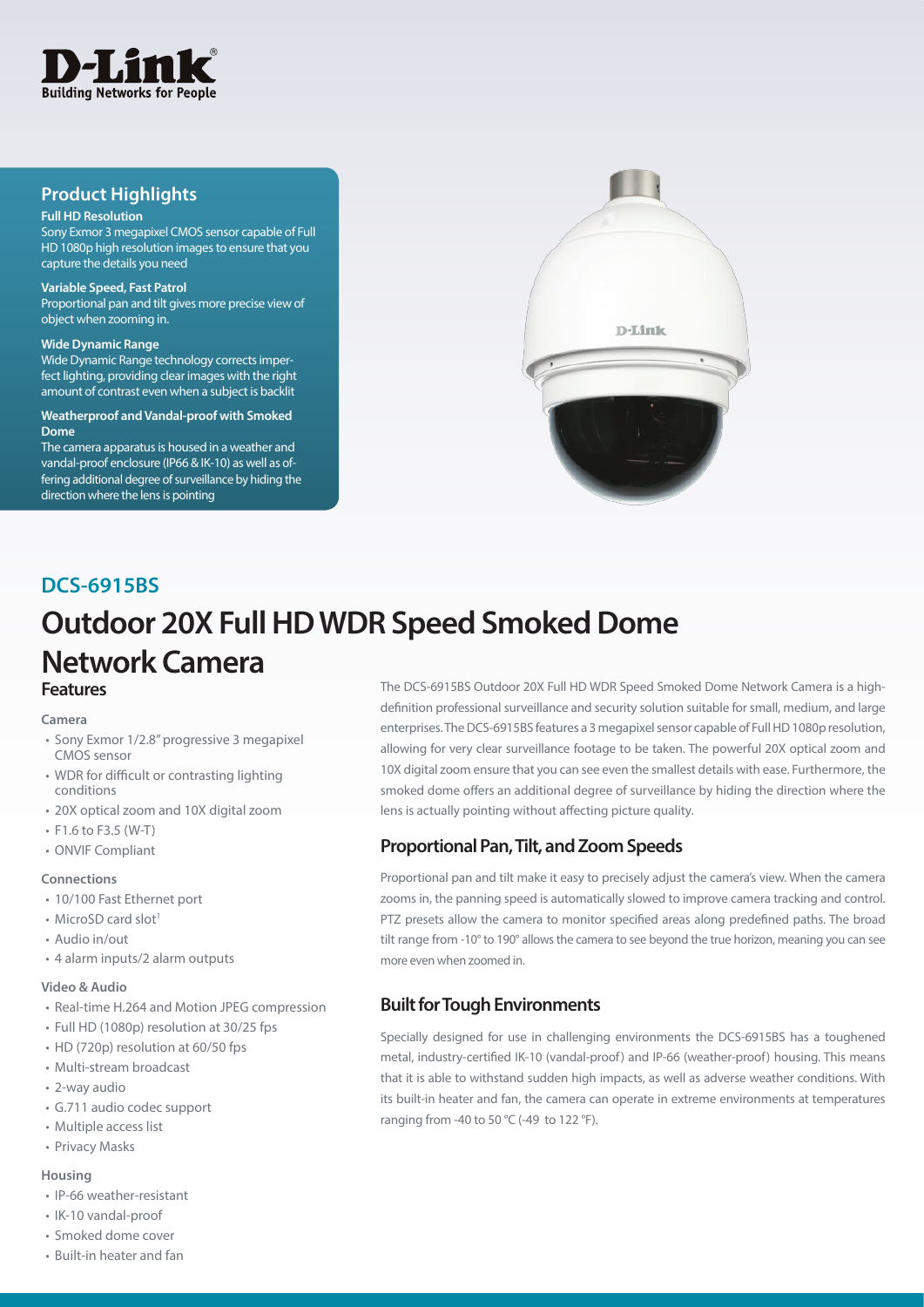

## **DCS-6915BS Outdoor 20X Full HD WDR Speed Smoked Dome Network Camera**

## **High-Quality Video**

To maximise bandwidth efficiency and improve image quality, the DCS-6915BS provides real-time video compression using the H.264 and MJPEG codecs. This versatility enables a wide variety of security applications, such as monitoring public areas to detect incidents and to coordinate responses, enforcing access control to restricted areas, deterring criminal activity, or monitoring inventory. Furthermore, bandwidth requirements can be adjusted in real-time over the network, and recorded video files can be saved to an internal MicroSD card<sup>1</sup>.

## **Wide Dynamic Range (WDR)**

IP surveillance cameras are often installed in areas with consistent lighting, like offices, banks or stores. This makes it easy to set exposure levels for optimal image quality. At other times, surveillance personnel are not so lucky. Doorways, glass walls or other areas that are exposed to direct or varying sunlight can create backlit or high contrast scenes. In such conditions, detail is lost in bright areas because of over-exposure and in dark areas because of low light. Wide Dynamic Range (WDR) technology overcomes these conditions by merging two images, one with a short exposure time to capture detail in the brighter parts of the image, and one with a longer exposure time to reveal detail in the darker areas. The resulting WDR image provides natural, balanced detail – a must in critical surveillance applications with tricky lighting conditions.

## **Removable IR Cut Filter for Continuous Monitoring**

The IR Cut Filter can be manually applied, or set to automatically adjust based on lighting conditions. This feature enables the camera to capture crisp colour images during the daytime, and grayscale images in low-light.

## **Robust Management Software**

The included D-ViewCam™ camera management software allows you to view up to 32 cameras on a single computer screen from a central location. Motion detection and digital input devices trigger automated e-mail alerts that can

instantly inform administrators of unusual activities.



If the worst should happen to your network you need the very best support and fast. Downtime costs your business money. D-Link Assist maximises your uptime by solving technical problems quickly and effectively. Our highly trained technicians are on standby around the clock, ensuring that award-winning support is only a phone call away.

With a choice of three affordable service offerings covering all D-Link business products, you can select the package that suits you best:

### **D-Link Assist Gold - for comprehensive 24-hour support**

D-Link Assist Gold is perfect for mission-critical environments where maximum uptime is a high priority. It guarantees four hour around-the-clock response. Cover applies 24/7 for every day of the year including holidays.

### **D-Link Assist Silver - for prompt same-day assistance**

D-Link Assist Silver is designed for 'high availability' businesses that require rapid response within regular working hours. It provides a four hour response service Monday to Friday from 8am to 5pm, excluding holidays.

## **D-Link Assist Bronze - for guaranteed response on the next business day**

D-Link Assist Bronze is a highly cost-effective support solution for less critical environments. Response is guaranteed within eight business hours Monday to Friday from 8am to 5pm, excluding holidays.

D-Link Assist can be purchased together with any D-Link business product. So whether you're buying Switching, Wireless, Storage, Security or IP Surveillance equipment from D-Link, your peace of mind is guaranteed. D-Link Assist also offers installation and configuration services to get your new hardware working quickly and correctly.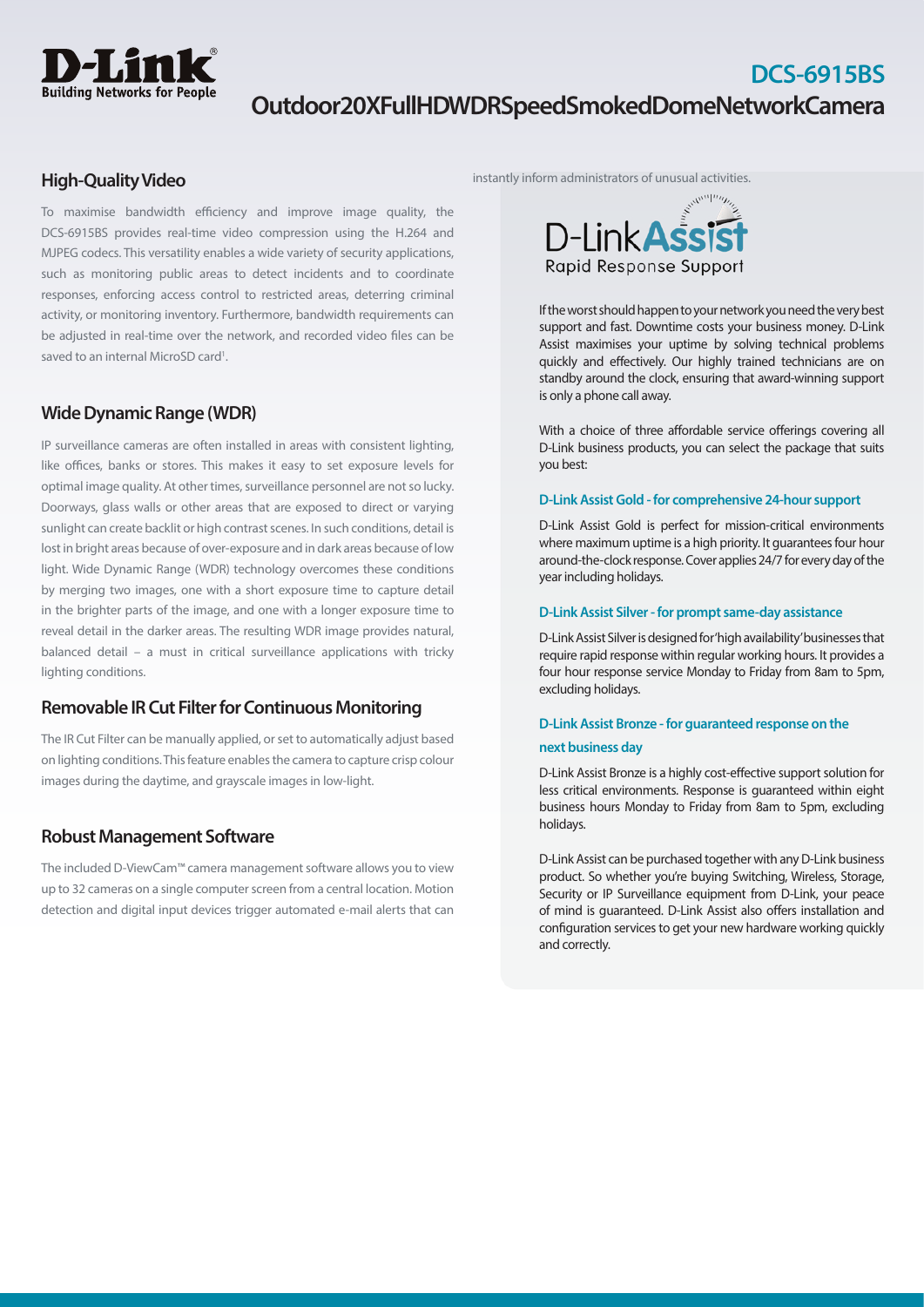

## **Technical Specifications**

| Camera                                |                                                                                                                                                                                                                                                       |                                                                                                                                                                                                                                                     |  |
|---------------------------------------|-------------------------------------------------------------------------------------------------------------------------------------------------------------------------------------------------------------------------------------------------------|-----------------------------------------------------------------------------------------------------------------------------------------------------------------------------------------------------------------------------------------------------|--|
| Camera Hardware Profile               | · Sony Exmor 1/2.8" progressive 3 Megapixel CMOS<br>sensor<br>• Minimum illumination 0.1 lux (Colour); 0.01 Lux (B/W)<br>· Built-in Infrared-Cut Removable (ICR) Filter<br>• S/N ratio > 50 dB (AGC off)<br>• Electronic shutter 1/1 to 1/10,000 sec. | · Variable 20x optical zoom, 10x digital zoom<br>· Focal length 4.7 to 94 mm<br>• Angle of View<br>$\cdot$ (D) 64.42 $\degree$ to 4.65 $\degree$<br>$\bullet$ (H) 52.27 $\degree$ to 4.07 $\degree$<br>$\cdot$ (V) 33.4 $\degree$ to 2.33 $\degree$ |  |
| <b>PTZ Hardware Profile</b>           | • Pan travel: 360° endless<br>• Tilt Travel: -10° to 190°<br>• Presets: 256 points<br>• Preset Accuracy: ±0.225°<br>• Preset Speed: 5° to 400°/s<br>· Sequence Paths: 8<br>• Auto Pan Paths: 4<br>• Cruise Paths: 8                                   | • Pan and tilt speed proportional to zoom ratio<br>• Resume after power loss<br>• Home Function: Preset, Sequence, Auto Pan, Cruise<br>• Auto Flip: Mechanical/Digital/Off<br>• Digital Slow Shutter<br>• Image Freeze<br>• Image Inverse           |  |
| Image Features                        | • Configurable image size, quality, frame rate, and bit rate<br>• Time stamp and text overlays<br>• Configurable motion detection windows                                                                                                             | • 16 configurable privacy masks<br>• Configurable white balance, shutter speed, brightness,<br>saturation, contrast, sharpness                                                                                                                      |  |
| Video Compression                     | • Simultaneous H.264/MJPEG format compression<br>• H.264 multicast streaming                                                                                                                                                                          | • JPEG for still images                                                                                                                                                                                                                             |  |
| Video Resolution                      | • 1920 x 1080 (1080p)<br>• 1280 x 720 (720p)<br>• 1280 x 1024 (SXGA)<br>• 1024 x 768 (XGA)                                                                                                                                                            | • 800 x 600 (SVGA)<br>• 640 x 480 (VGA)<br>• 320 x 240 (CIF)                                                                                                                                                                                        |  |
| Audio Support                         | $\cdot$ G.711                                                                                                                                                                                                                                         |                                                                                                                                                                                                                                                     |  |
| <b>External Device Interfaces</b>     | • 4 alarm inputs<br>• 2 alarm outputs                                                                                                                                                                                                                 | • Audio input/output                                                                                                                                                                                                                                |  |
| <b>Network</b>                        |                                                                                                                                                                                                                                                       |                                                                                                                                                                                                                                                     |  |
| Network Protocols                     | $\cdot$ IPv4<br>$\cdot$ TCP/IP<br>$\cdot$ UDP<br>$\cdot$ ICMP<br>• DHCP Client<br>· NTP Client (D-Link)<br>• DNS Client<br>• DDNS Client (D-Link)<br>• SMTP Client<br>• FTP Client                                                                    | $\cdot$ HTTP<br>• PPPoE<br>• UPnP Port Forwarding<br>• RTP/RTSP/RTCP<br>• IP filtering<br>$\cdot$ IGMP<br>• IEEE802.1x<br>$\cdot$ QoS<br>• SNMP<br>• ONVIF Compliant                                                                                |  |
| Security                              | • Administrator and user group protection                                                                                                                                                                                                             | • Password authentication                                                                                                                                                                                                                           |  |
| System Management                     |                                                                                                                                                                                                                                                       |                                                                                                                                                                                                                                                     |  |
| System Requirements for Web Interface | · Microsoft Windows 8/7/Vista/XP/2000                                                                                                                                                                                                                 | • Internet Explorer, Chrome, or Firefox                                                                                                                                                                                                             |  |
| Event Management                      | • Motion detection<br>· Event notification and upload snapshots/video clips via<br>SMTP or FTP                                                                                                                                                        | • Multiple event notification<br>• Multiple recording methods for easy backup<br>• Supports multiple HTTP, SMTP and FTP servers                                                                                                                     |  |
| Remote Management                     | • Configuration accessible via web browser                                                                                                                                                                                                            | • Take snapshots/video clips and save to local hard drive                                                                                                                                                                                           |  |
| Mobile Support                        | · Windows 7/Vista/XP/2000                                                                                                                                                                                                                             |                                                                                                                                                                                                                                                     |  |
| D-ViewCam™ System Requirements        | • Operating System: Microsoft Windows 7/Vista/XP<br>• Web Browser: Internet Explorer 7 or higher                                                                                                                                                      | · Protocol: Standard TCP/IP                                                                                                                                                                                                                         |  |
| D-ViewCam™ Software Functions         | • Remote management/control of up to 32 cameras                                                                                                                                                                                                       | · Supports all management functions provided in web                                                                                                                                                                                                 |  |